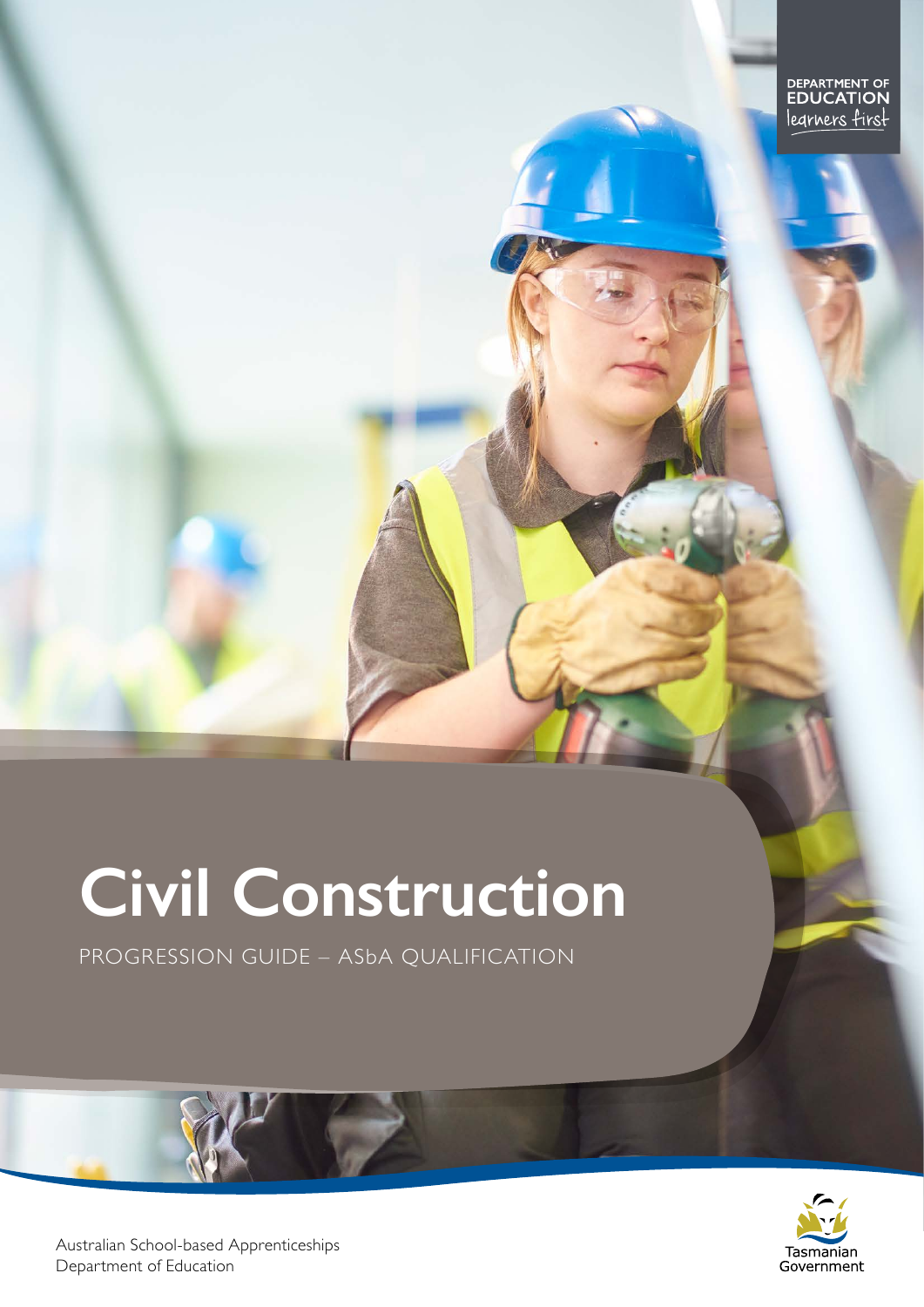# **Working Together**

The Tasmanian Department of Education is committed to working with Tasmanian businesses to promote and support Australian School-based Apprenticeships (ASbA), which support the engagement, retention, transition and skills development of young people. We understand the contribution this pathway can make towards growing Tasmania's skills base and increasing the capacity for Tasmanian businesses to meet ever changing skills demands.

The objective for the Department's ASbA team is to assist businesses to develop and implement workforce development models that enhance the engagement, employment and training opportunities for young people while they are still completing school. We recognise that Australian School-based Apprenticeships and Traineeships provide a valuable contribution to workforce development planning and are a "Smart Way to Learn and Earn" for our students. A number of Tasmanian school and college students are ready for the opportunity to get a head start in their career. ASbAs provide a meaningful employment and education pathway for these students. It is a way to support students who are enthusiastic and workready with an opportunity to combine work and school – completing their education at the same time as undertaking a nationally recognised qualification whilst in paid employment.

ASbAs are a key Workforce Development Strategy – planning today for Tasmania's future workforce. Let us work with you to take the first step in attracting, developing and retaining your highly skilled future workforce.

Combining learning with "on-the-job" training makes for a well-rounded skill set.



# **Australian School-based Apprenticeship – Key Phases**

## **PRE-EMPLOYMENT**

### ASbA STUDENT:

- » Preparation of ASbA student to be work ready
- » Conversation and information with employee, student, parents/guardians about ASbA
- » ASbA student may engage in a work experience/placement at business

### EMPLOYER:

- » Apprenticeship Centre engaged
- » Registered Training Organisation selected
- » ASbA qualification selected
- » Sign up ASbA student

### **EMPLOYMENT**

#### DOE ASbA TEAM:

- » Supports ASbA student
- » Supports the business/industry
- » Reviews and monitors ASbA contract and compliance

#### SCHOOLS AND COLLEGES:

- » Work with student on personal learning/transition plan
- » Support ASbA student towards TCE completion
- » Align courses and subjects that complement ASbA training

#### EMPLOYER:

» Ensures ASbA employment requirements are undertaken

### **PHASE 1 PHASE 3 PHASE 3 PHASE 3 PHASE 3 PHASE 3**

#### **POST EMPLOYMENT AND TRAINING**

- » Progress ASbA into:
	- Part-time Apprenticeship
	- Full-time Apprenticeship
	- Full-time Employment
- » Continue with Industry Professional training
- » Continue with ongoing training – Certificate IV
- Diploma
- » Pathway into University studies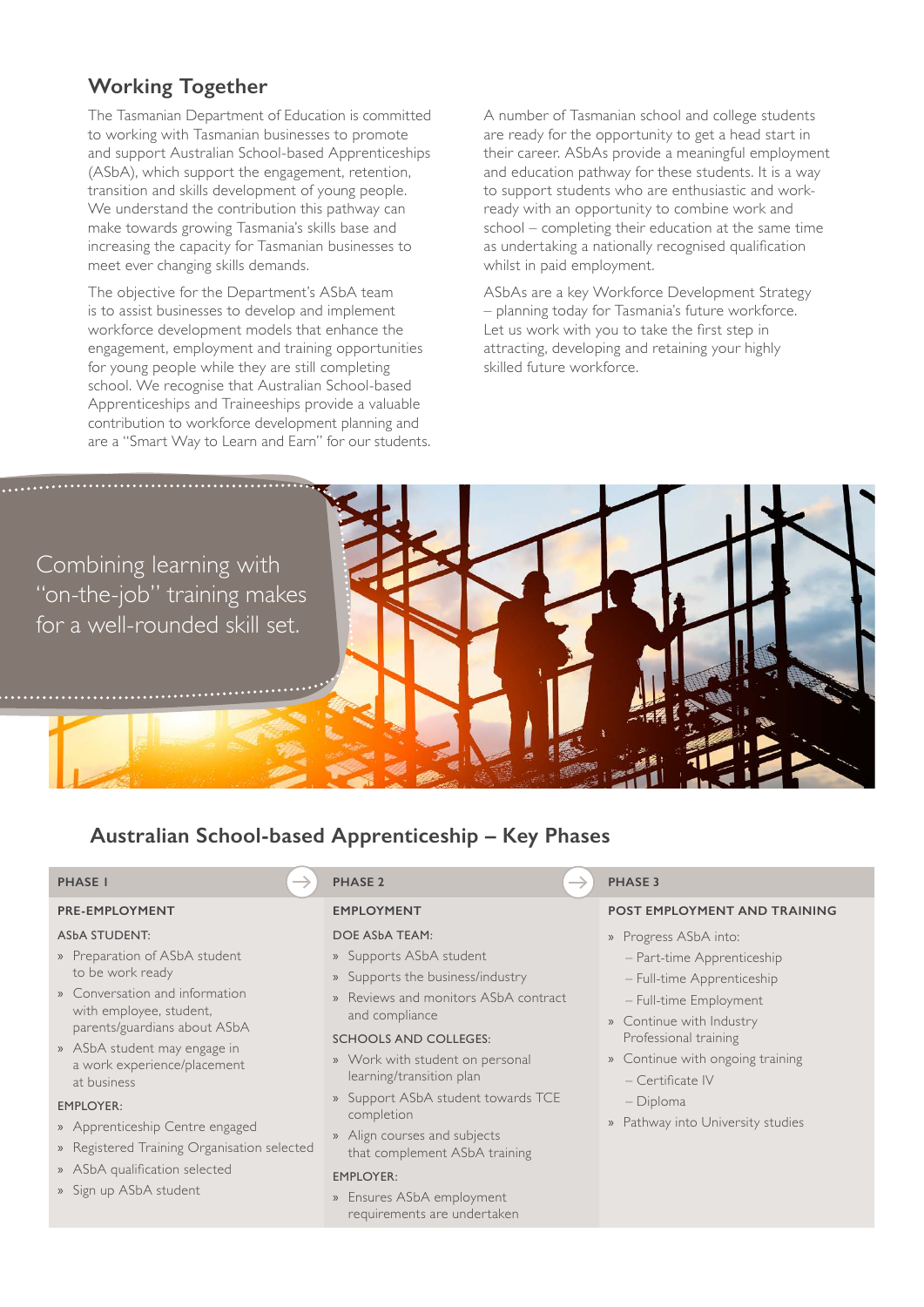# **Civil Construction**

Certificate III in Civil Construction is an entry-level qualification, which provides students with the skills and knowledge that will support entry into the civil construction industry. This qualification can provide a career pathway into many sectors such as; heavy machinery operation, road construction, bridge maintenance and construction. This certificate is suited to students who enjoy practical learning, solving problems, have an inquisitive nature and a passion for building. Students should be able to work in team environments, communicate well, and appreciate the importance of risk management and work safety.

# **Progression**

Progressing into a Certificate IV in Civil Construction enables students to develop their skills in more specialised areas such as Work Health and Safety processes and procedures, interpreting and developing work plans and developing essential workplace communication skills which are required while working on a construction site. Training in Certificate III will ensure students graduate with a variety of skills that can provide pathways to employment opportunities in Civil Construction.

# **Example ASbA Qualification Advancement**

| ─<br><b>CERTIFICATE III</b>              | <b>CERTIFICATE IV</b><br>─                                                                                                                                                | <b>DIPLOMA/ASSOCIATE DEGREE</b><br>__                                                                                                                                          | <b>BEYOND</b>                                                                                                                                                                            |
|------------------------------------------|---------------------------------------------------------------------------------------------------------------------------------------------------------------------------|--------------------------------------------------------------------------------------------------------------------------------------------------------------------------------|------------------------------------------------------------------------------------------------------------------------------------------------------------------------------------------|
| Certificate III<br>in Civil Construction | Certificate IV in Civil<br><b>Construction Design</b><br>Certificate IV in Civil<br>Construction Supervision<br>Certificate IV in Civil<br><b>Construction Operations</b> | Diploma of Civil Construction Design<br>Diploma of Civil Construction Management<br>Advanced Diploma of Civil Construction<br>Advanced Diploma of Civil Construction<br>Design | Associate Degree in<br>Engineering (Civil)<br>Bachelor of Engineering<br>Bachelor of Engineering<br>Technology<br>Bachelor of Surveying<br>and Spatial Sciences<br>Master of Engineering |
|                                          |                                                                                                                                                                           |                                                                                                                                                                                |                                                                                                                                                                                          |

\* This is an example of Civil Construction learning pathways a student may choose to follow.

# **Example Timeline ASbA Model**

| <b>EXAMPLE START</b> | <b>COMMENCING</b>                                           | <b>PROGRESSION</b>            |
|----------------------|-------------------------------------------------------------|-------------------------------|
| <b>anuary</b>        | ASbA – 24 months while at school and 24 months full-time    | Progress to Certificate IV in |
| Year II              | for the completion of Certificate III in Civil Construction | Civil Construction            |

\* ASbA students can be in Year 10, 11 or 12 – timeline for completion may vary depending on start date and the above timeline is an example only.